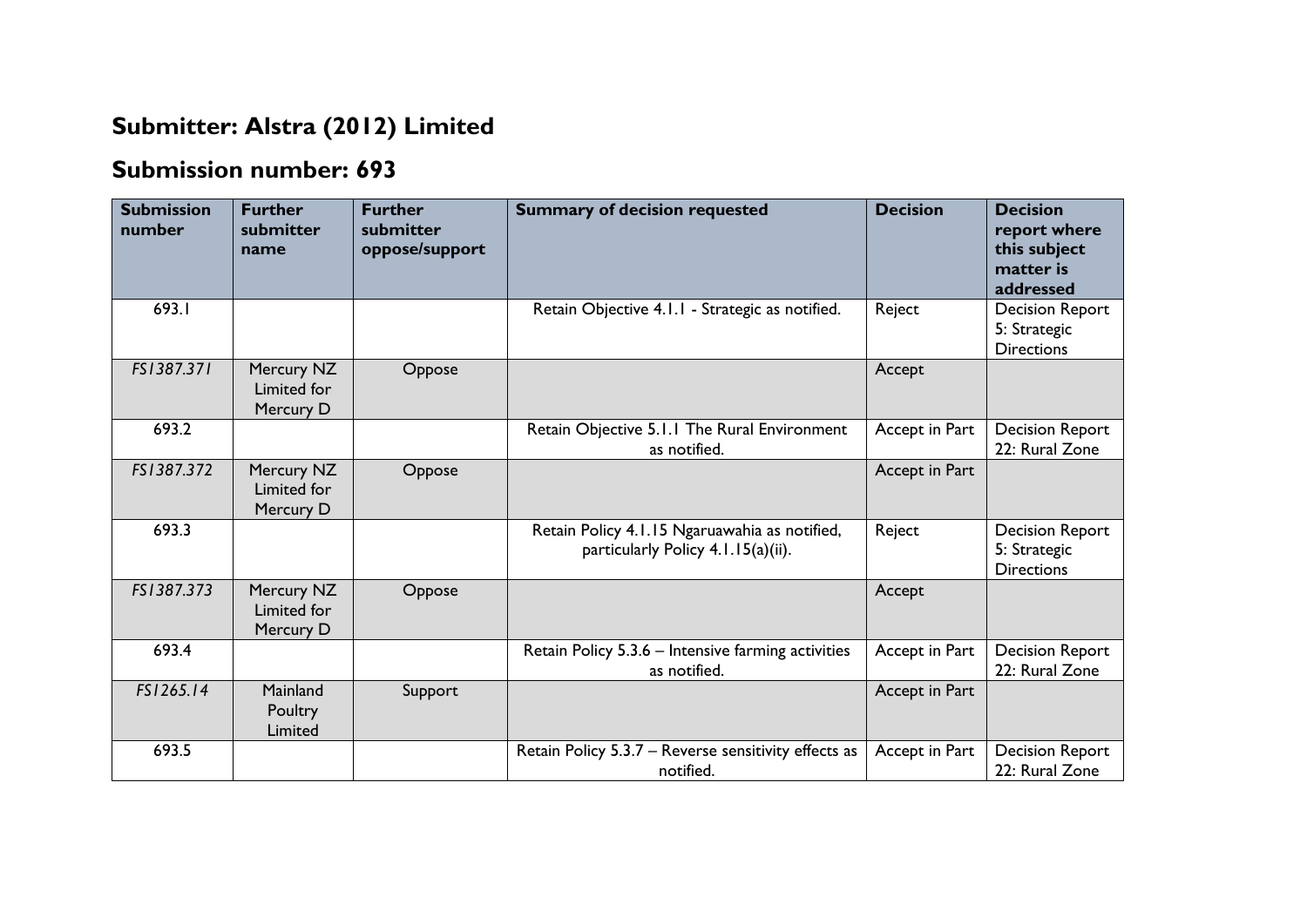| <b>Submission</b><br>number | <b>Further</b><br>submitter<br>name                       | <b>Further</b><br>submitter<br>oppose/support | <b>Summary of decision requested</b>                                                                                                                                                                                                                                                                                                                                                                                                                                          | <b>Decision</b> | <b>Decision</b><br>report where<br>this subject<br>matter is<br>addressed |
|-----------------------------|-----------------------------------------------------------|-----------------------------------------------|-------------------------------------------------------------------------------------------------------------------------------------------------------------------------------------------------------------------------------------------------------------------------------------------------------------------------------------------------------------------------------------------------------------------------------------------------------------------------------|-----------------|---------------------------------------------------------------------------|
| FS1265.22                   | Mainland<br>Poultry<br>Limited                            | Support                                       |                                                                                                                                                                                                                                                                                                                                                                                                                                                                               | Accept in Part  |                                                                           |
| FS1387.374                  | Mercury NZ<br>Limited for<br>Mercury D                    | Oppose                                        |                                                                                                                                                                                                                                                                                                                                                                                                                                                                               | Accept in Part  |                                                                           |
| 693.6                       |                                                           |                                               | Retain Policy 5.3.15 - Noise and vibration as<br>notified.                                                                                                                                                                                                                                                                                                                                                                                                                    | Accept in Part  | <b>Decision Report</b><br>22: Rural Zone                                  |
| FS1265.23                   | Mainland<br>Poultry<br>Limited                            | Support                                       |                                                                                                                                                                                                                                                                                                                                                                                                                                                                               | Accept in Part  |                                                                           |
| 693.7                       |                                                           |                                               | Retain Rule 16.3.9.2 Building setback - sensitive<br>land use, except for the amendments sought<br>below; AND Add to Rule 16.3.9.2 Building<br>setback - sensitive land use a new clause (vi) as<br>follows (or words to similar effect): (vi) 300m<br>from the closest point of a building on another<br>site associated with an intensive farming activity.<br>AND Any consequential amendments or<br>additional relief to address the matters raised in<br>the submission. | Accept in part  | <b>Decision Report</b><br>14: Residential<br>Zone                         |
| FS1317.1                    | Quinn Haven<br>Investments<br>Limited and M<br>& S Draper | Oppose                                        |                                                                                                                                                                                                                                                                                                                                                                                                                                                                               | Accept in part  |                                                                           |
| 693.8                       |                                                           |                                               | Retain Rule 16.2.1.1 Noise- General, except for<br>the amendments sought below; AND Amend<br>Rule 16.2.1.1 P1 Noise - General as follows (or<br>words to similar effect): Farming noise (including<br>intensive farming), and noise generated by                                                                                                                                                                                                                              | Reject          | <b>Decision Report</b><br>14: Residential<br>Zone                         |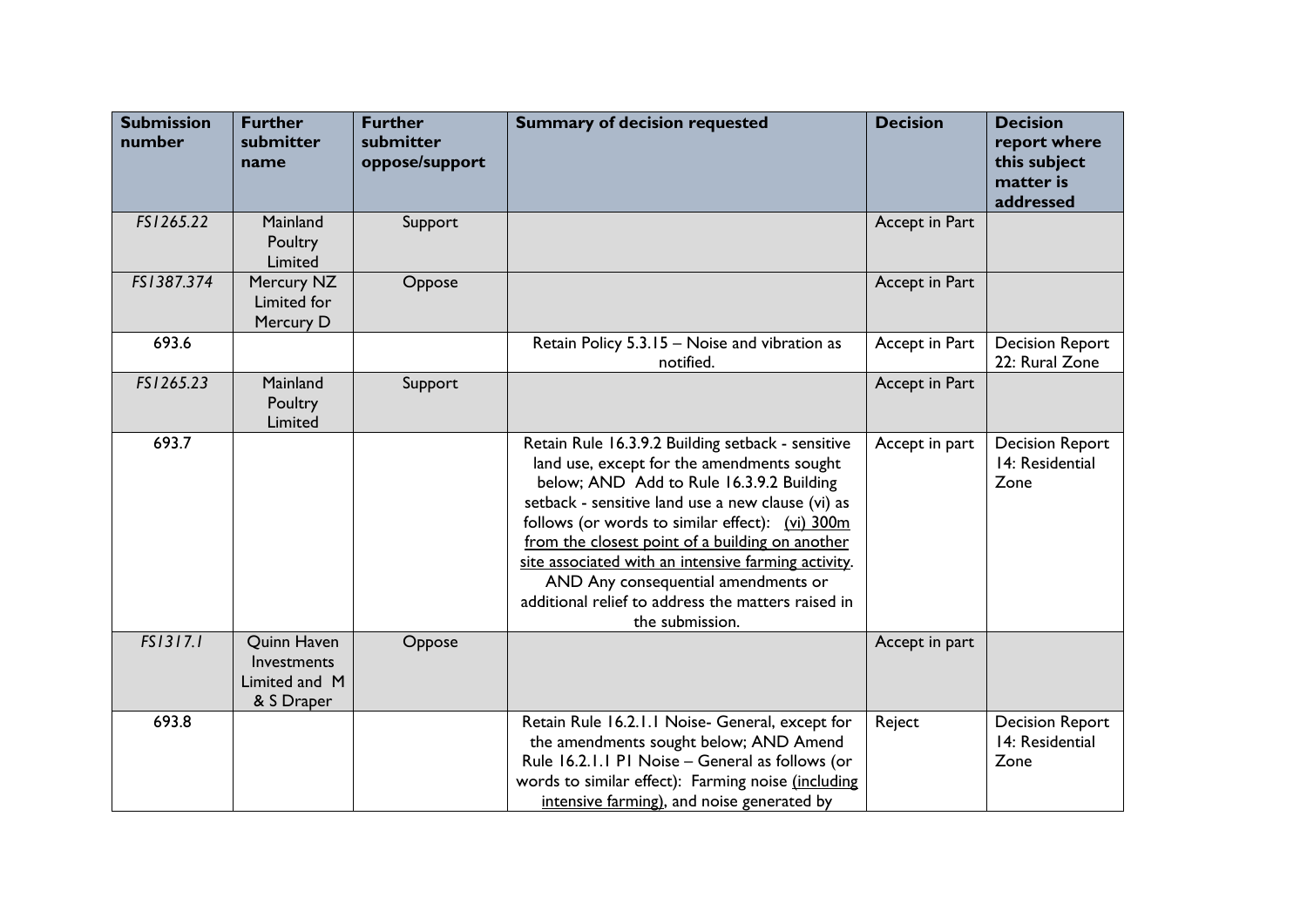| <b>Submission</b><br>number | <b>Further</b><br>submitter<br>name                              | <b>Further</b><br>submitter<br>oppose/support | <b>Summary of decision requested</b>                                                                                                                                                                                                                                                                                                                                                                                                                                                                                                                                                                                                                                                                       | <b>Decision</b> | <b>Decision</b><br>report where<br>this subject<br>matter is<br>addressed |
|-----------------------------|------------------------------------------------------------------|-----------------------------------------------|------------------------------------------------------------------------------------------------------------------------------------------------------------------------------------------------------------------------------------------------------------------------------------------------------------------------------------------------------------------------------------------------------------------------------------------------------------------------------------------------------------------------------------------------------------------------------------------------------------------------------------------------------------------------------------------------------------|-----------------|---------------------------------------------------------------------------|
|                             |                                                                  |                                               | emergency generators and emergency sirens.<br>AND Any consequential amendments or<br>alternative relief to address the matters raised in<br>the submission.                                                                                                                                                                                                                                                                                                                                                                                                                                                                                                                                                |                 |                                                                           |
| FS1317.2                    | Quinn Haven<br>Investments<br>Limited and M<br>& S Draper        | Oppose                                        |                                                                                                                                                                                                                                                                                                                                                                                                                                                                                                                                                                                                                                                                                                            | Accept          |                                                                           |
| 693.9                       |                                                                  |                                               | Retain Rule 16.4.7 RD1 (a) (iii) (A) Title<br>boundaries - contaminated land, notable trees,<br>intensive farming and aggregate extraction areas,<br>except for the amendments sought below; AND<br>Amend Rule 16.4.7 RD1 (a) Title boundaries -<br>contaminated land, notable trees, intensive<br>farming and aggregate extraction areas as follows<br>(or words to similar effect): Subdivision of land<br>containing adjoining or adjacent to contaminated<br>land, notable trees, intensive farming and<br>Aggregate Extraction Area must comply with all<br>of the following conditions AND Any<br>consequential amendments or alternative relief<br>to address the matters raised in the submission. | Reject          | <b>Decision Report</b><br>14: Residential<br>Zone                         |
| FS1317.3                    | <b>Quinn Haven</b><br>Investments<br>Limited and M<br>& S Draper | Oppose                                        |                                                                                                                                                                                                                                                                                                                                                                                                                                                                                                                                                                                                                                                                                                            | Accept          |                                                                           |
| FS1387.375                  | Mercury NZ<br>Limited for<br>Mercury D                           | Oppose                                        |                                                                                                                                                                                                                                                                                                                                                                                                                                                                                                                                                                                                                                                                                                            | Accept          |                                                                           |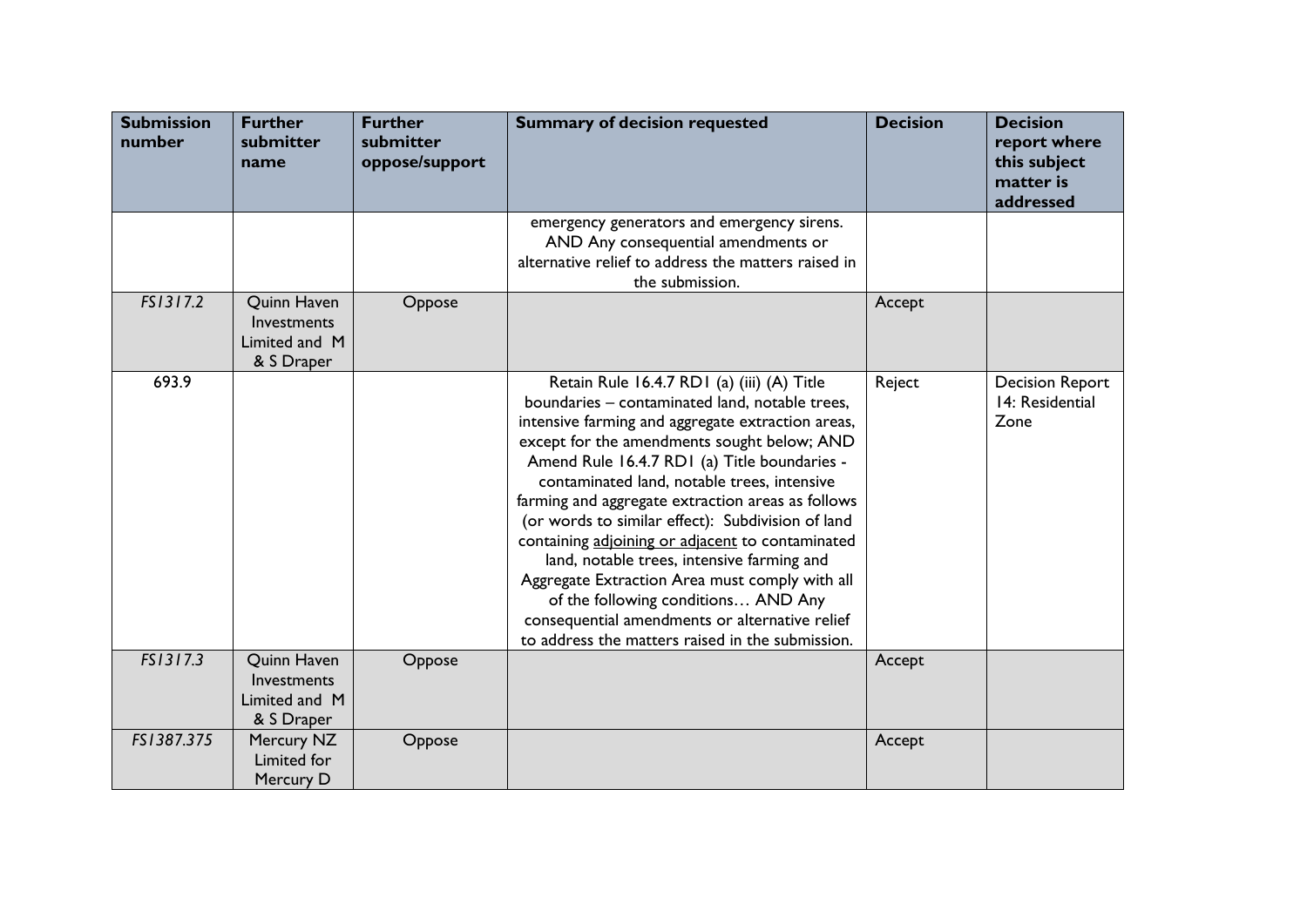| <b>Submission</b><br>number | <b>Further</b><br>submitter<br>name | <b>Further</b><br>submitter<br>oppose/support | <b>Summary of decision requested</b>                                                                                                                                                                                                                                                                                                                                                                                                                                                                                                                                                                                                                                                                                                                                                                                                    | <b>Decision</b> | <b>Decision</b><br>report where<br>this subject<br>matter is<br>addressed                                       |
|-----------------------------|-------------------------------------|-----------------------------------------------|-----------------------------------------------------------------------------------------------------------------------------------------------------------------------------------------------------------------------------------------------------------------------------------------------------------------------------------------------------------------------------------------------------------------------------------------------------------------------------------------------------------------------------------------------------------------------------------------------------------------------------------------------------------------------------------------------------------------------------------------------------------------------------------------------------------------------------------------|-----------------|-----------------------------------------------------------------------------------------------------------------|
| 693.10                      |                                     |                                               | Add reverse sensitivity provisions protecting the<br>existing intensive farming activities on the<br>property at 38B River Road, Ngaruawahia<br>(Property 1009876) from sensitive activities<br>(which includes residential development); AND<br>Retain the proposed Residential Zone<br>as notified for the property at 38B River Road,<br>Ngaruawahia (Property 1009876) if there are<br>reverse sensitivity provisions protecting the<br>existing intensive farming activities (including<br>residential development); OR Amend the zoning<br>of the property at 38B River Road, Ngaruawahia<br>(Property 1009876) to Rural Zone if the<br>amendments sought in the submission regarding<br>reverse sensitivity are not Accepted. AND Any<br>consequential or alternative relief to address the<br>matters raised in the submission. | Accept in part  | <b>Decision Report</b><br>28L: Zoning -<br>Ngaruawahia and<br><b>Decision Report</b><br>14: Residential<br>Zone |
| 693.11                      |                                     |                                               | Add reverse sensitivity provisions protecting the<br>existing intensive farming activities on the<br>property at 5463B Great South Road,<br>Ngaruawahia (Property 1005128) from sensitive<br>activities (which includes residential<br>development); AND Retain the proposed<br>Residential Zone for the property at 5463B<br>Great South Road, Ngaruawahia (Property<br>1005128) if there are reverse sensitivity<br>provisions protecting the existing intensive<br>farming activities from sensitive activities<br>(including residential development); OR Amend<br>the zoning of the property at 5463B Great South                                                                                                                                                                                                                  | Accept in part  | <b>Decision Report</b><br>28L: Zoning -<br>Ngaruawahia and<br><b>Decision Report</b><br>14: Residential<br>Zone |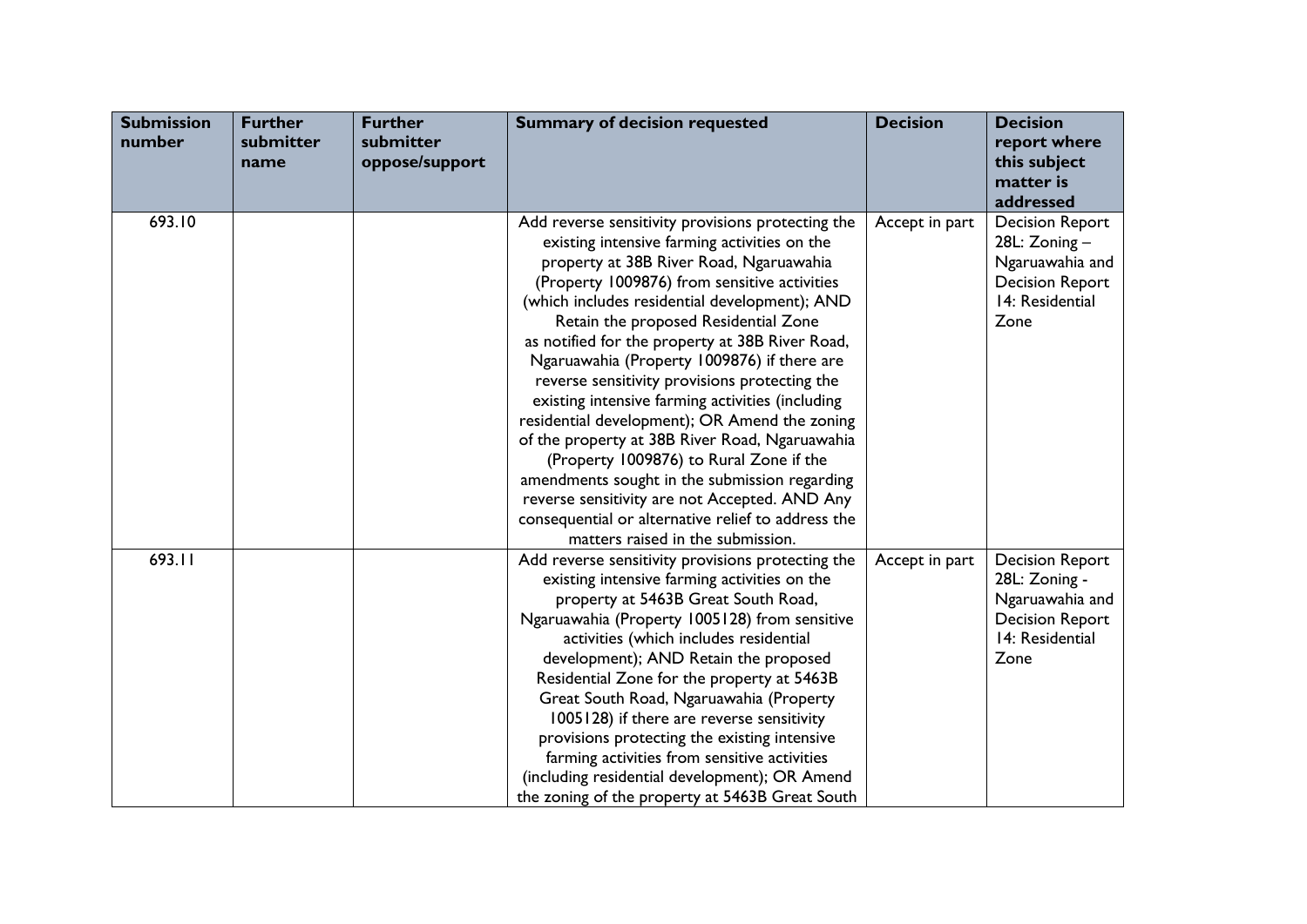| <b>Submission</b><br>number | <b>Further</b><br>submitter<br>name                              | <b>Further</b><br>submitter<br>oppose/support | <b>Summary of decision requested</b>                                                                                                                                                                                                                                     | <b>Decision</b> | <b>Decision</b><br>report where<br>this subject<br>matter is<br>addressed |
|-----------------------------|------------------------------------------------------------------|-----------------------------------------------|--------------------------------------------------------------------------------------------------------------------------------------------------------------------------------------------------------------------------------------------------------------------------|-----------------|---------------------------------------------------------------------------|
|                             |                                                                  |                                               | Road, Ngaruawahia (Property 1005128) to Rural<br>Zone if the amendments sought in the<br>submission regarding reverse sensitivity are not<br>Accepted; AND Any consequential amendments<br>or alternative relief to address the matters raised<br>in the submission.     |                 |                                                                           |
| FS1387.376                  | Mercury NZ<br>Limited for<br>Mercury D                           | Oppose                                        |                                                                                                                                                                                                                                                                          | Reject          |                                                                           |
| 693.12                      |                                                                  |                                               | Amend the zoning for the property at 138A<br>Starr Road, Ngaruawahia (Property 1005065)<br>from Rural Zone to Residential Zone; OR<br>Amend the zoning for the property at 138A<br>Starr Road, Ngaruawahia (Property 1005065)<br>from Rural Zone to Country Living Zone. | Reject          | <b>Decision Report</b><br>28L: Zoning -<br>Ngaruawahia                    |
| FS1317.4                    | <b>Quinn Haven</b><br>Investments<br>Limited and M<br>& S Draper | Oppose                                        |                                                                                                                                                                                                                                                                          | Accept          |                                                                           |
| FS1379.254                  | <b>Hamilton City</b><br>Council                                  | Oppose                                        |                                                                                                                                                                                                                                                                          | Accept          |                                                                           |
| FS1387.377                  | Mercury NZ<br>Limited for<br>Mercury D                           | Oppose                                        |                                                                                                                                                                                                                                                                          | Accept          |                                                                           |
| 693.13                      |                                                                  |                                               | Retain the Proposed District Plan subject to the<br>decisions sought in the submission.                                                                                                                                                                                  | Accept in part  | various decision<br>reports                                               |
| FS1317.5                    | Quinn Haven<br>Investments                                       | Oppose                                        |                                                                                                                                                                                                                                                                          | Accept in part  |                                                                           |